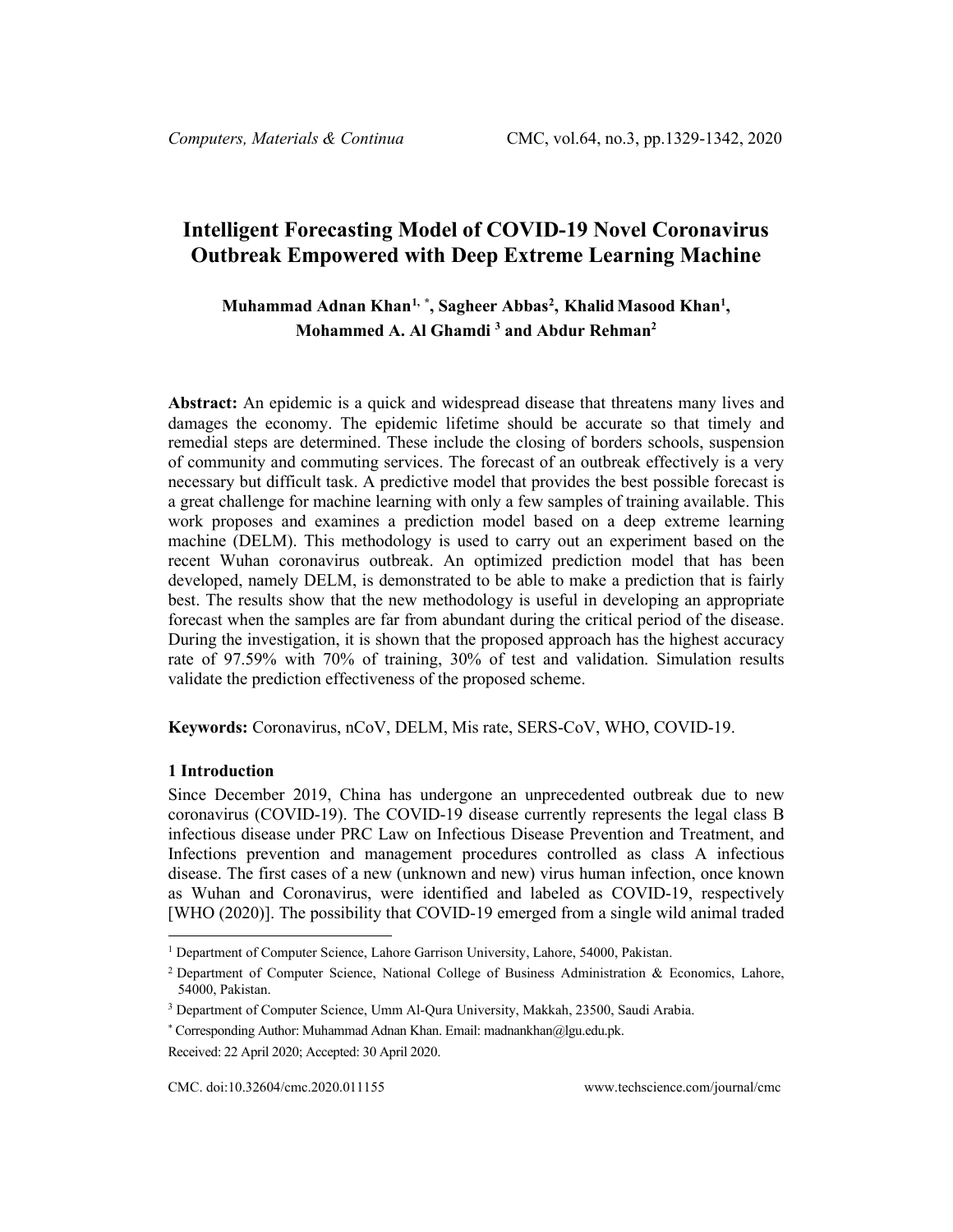on a busy market place was hypothesized [Cohen (2020)]. In the city, Wuhan, the mass of infected people spread rapidly to other Chinese cities, and in one month became a global epidemic [Chan, Yuan, Kok et al. (2020)]. COVID-19 is extremely contagious by body air droplets and can live on a touching surface for up to two days [Zhu, Zhang, Wang et al. (2020)]. Recently, the transition between human beings has been observed and the toll of the infested in this initial stage has risen steadily. On 30 January 2020, the World Health Organization released a global health emergency warning, designating COVID-19 as a global emergency Early on, the death rates resulting from COVID-19 disease are unknown especially for young children and the old aged groups.

In Wuhan, Hubei Province of China, some viral pneumonia patients were found to be epidemiologically associated with the maritime market for Huanan at the end of December 2019 and were sold also before the outbreak for several non-aquatic animals including birds and rabbit [Munster, Koopmans and van Doremalen (2020); Carlos, Dela Cruz, Cao et al. (2020)]. A novel human coronavirus has been detected using nextgeneration sequencing and is provisionally referred to as the 2019 novel coronavirus (2019-nCoV). China has registered over 5,900 confirmed cases and over 9,000 suspected cases of COVID-19 in 33 Chinese provinces or municipalities as of Jan 28, 2020, with 106 deaths. However, in Thailand, Japan, South Korea, Malaysia, Singapore, and the United States COVID-19 has been registered. Health and family cluster infections have also been identified and the transmission from human to human has been confirmed. Some affected patients have a high fever and some have dyspnea, with chest X-rays that indicate abnormal lesions of the lungs [Paules, Marston and Fauci (2020); Huang, Wang, Li et al. (2020); Song, Shi, Shan et al. (2020)].

Preventive measures were taken to cordon off infected cities to monitor the large and rapid spread of the virus [Wang, Horby, Hayden et al. (2020)]. These include, until further notice, closing borders, halting community services and colleges, minimizing both domestic and international travel, etc. The goal is to reduce the probability of physical interaction between people to prevent the spread of the new virus. Every day the curfew put on China and other countries will cost enormous economic loss. As this virus is new, its magnitude is unpredictable, although its infectious nature is very high and its incubation is comparatively longer than that of other viruses [Wu, Zhao, Yu et al. (2020)]. The ban should be lifted too soon; the epidemic may not be completely subsidized; expanded restrictions would lead to greater economic losses. In this initial stage, time is very unpredictable, as long as the virus is new and all of us have no understanding of its characteristics. Officials would like to know if this outbreak will end and if it keeps getting worse [Xu, Chen, Wang et al. (2020)].

Among the various human pathogenic coronaviruses, the majority are related to mild clinical signs [Su, Wong, Shi et al. (2016)], with two notable exceptions: SERS-CoV (SARS), a novel beta-CoV in Guangdong, Southern China, which appeared in November 2002 [Peiris, Guan and Yuen (2004)], More than 8000 human infections and a death toll of 774 was reported in 37 countries in 2002-2003 as well as the Middle East Respiratory Syndrome (MERS-CoV) (MERS) coronavirus, first identified in Saudi Arabia in 2012, in which 2494 laboratory-confirmed cases and 858 deaths have been reported since September 2012, particularly 38 deaths following a single introduction into South Korea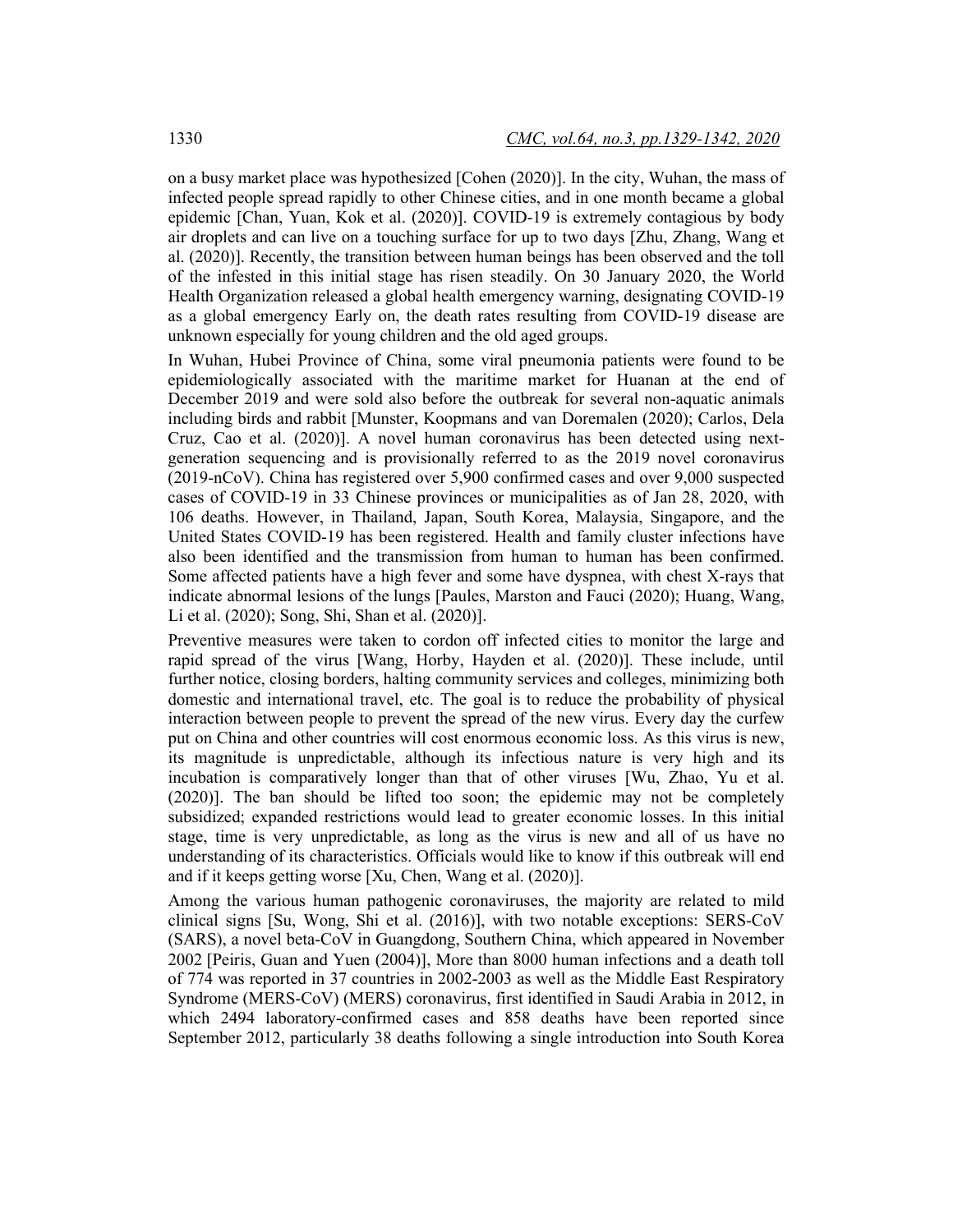[Lee, Chowell and Jung (2017); Lee, Kim, Chung et al. (2017)].

Therefore, even for the smallest hints for multiple characteristics, forecasting is extremely important for other individual and social health factors. The most accurate forecast is necessary in this case. This is a complicated computational problem in machine learning [Hyndman and Kostenko (2007); Croda, Romero and Morales (2019)]. How can a precise forecasting model be generated with only a few early training data? The literature provides three common approaches to building prediction models of a small dataset [Pasini (2015); Ingrassia and Morlini (2005)]. One approach is to extend the training data collection by adding more data to the data available [Andonie (2010); Lateh, Muda, Yusof et al. (2017)]. The second way consists of a collection for collective prediction results and one of the algorithms with the lowest error is chosen to use the forecast results [Shaikhina and Khovanova (2017)]. The results of the other candidates will be denied. The third method is to rely on a single prediction algorithm, often with multiple customizable parameters. The exactness of the resulting model is very prone to parameters. For such an algorithm, the default parameter values often do not provide the highest performance, so that the accuracy of the parameter values can be improved.

Many works have been proposed to tackle medical problems utilizing various areas of artificial intelligence. Jiang et al. [Jiang, Coffee, Bari et al. (2020)] purposed a first step towards developing an artificial intelligence system with predictive computational technologies implemented to real patient information in order to provide fast clinical decision-making help. Hossain et al. [Hossain, Morooka, Okuno et al. (2020)] proposed a framework for predicting postoperative knee functions of a new patient prior to total knee arthroplasty (TKA) surgery using machine learning, as these predictions are important for surgical preparation and for patients to better understand the overall knee arthroplasty results. Yuan et al. [Yuan, Yao and Tan (2018)] suggests a system focused on machine learning, which can automatically and precisely identify certain occurrences in biomedical imaging.

DELM approach should be viewed as an alternative to current methods to draw on the best model of a few training data given the severity associated with decisions on the epidemic. In this paper, a deep extreme learning machine for the forecasting of novel coronavirus outbreak is investigated to achieve the highest accuracy. In the training and testing, for predication of coronavirus outbreak with deep learning, data instances are used, so that each instance includes different and diverse characteristics. This paper integrates the merits of the three methods in the proposed approach with these characteristics: First, the group prediction includes multiple candidate forecast algorithms, choose the one with the lowest error. In the second one, most appropriate parameter values are used in each prediction model, and third, in a multiple regression system of prediction models, relevant information about the prediction target is introduced as a candidate of the group selection.

The remainder of this paper is organized as follows. Section 2 presents the method to carry out a comprehensive evaluation for the forecasting of a novel coronavirus outbreak. Section 3 discusses the simulation and results of the DELM approach. Section 4 discuss the conclusions from the study.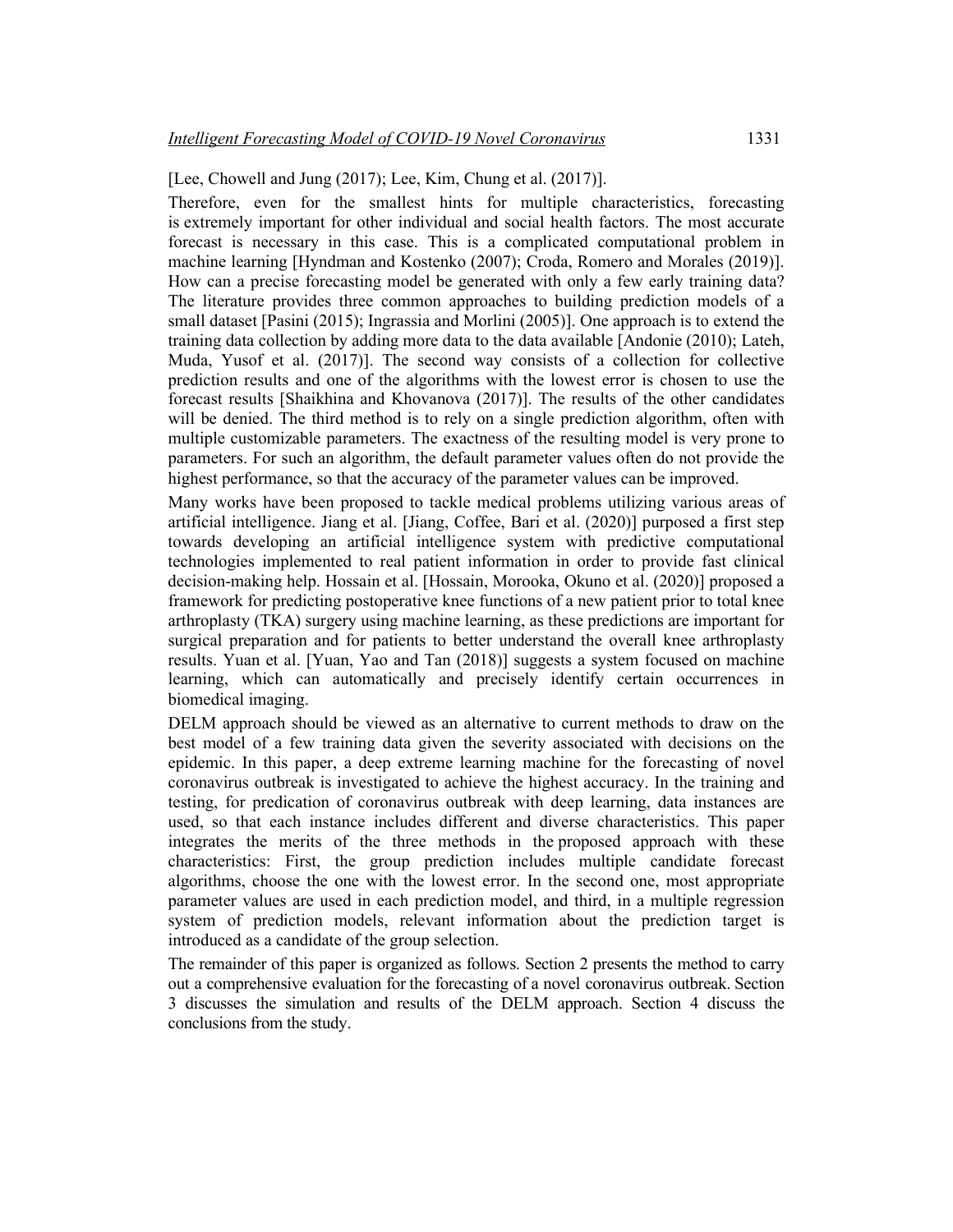## **2 Experimental**

#### *2.1 System model*

During the early phase of decision making on the rapid development of an outbreak, little data is available. It is supposed to be a new virus and human experts will be consulted after a scientific assessment is made similar to the decision taken at Delphi. A DELM approach using a limited dataset is expected in light of three main aims-the forecast model that has been approved needs to be more efficient than its counterparts (with the lowest error), the winning model itself requires maximum efficiency and it has the flexibility to include certain appropriate time intervals for regression. Our proposed approach aims to ensure maximum predictive precision under the limitations of the limited availability of data and information. The objective of the project is on community prediction with a series of adaptive prediction models, some of which can use several information sources as inputs.



**Figure 1:** Proposed model for prediction of novel coronavirus outbreak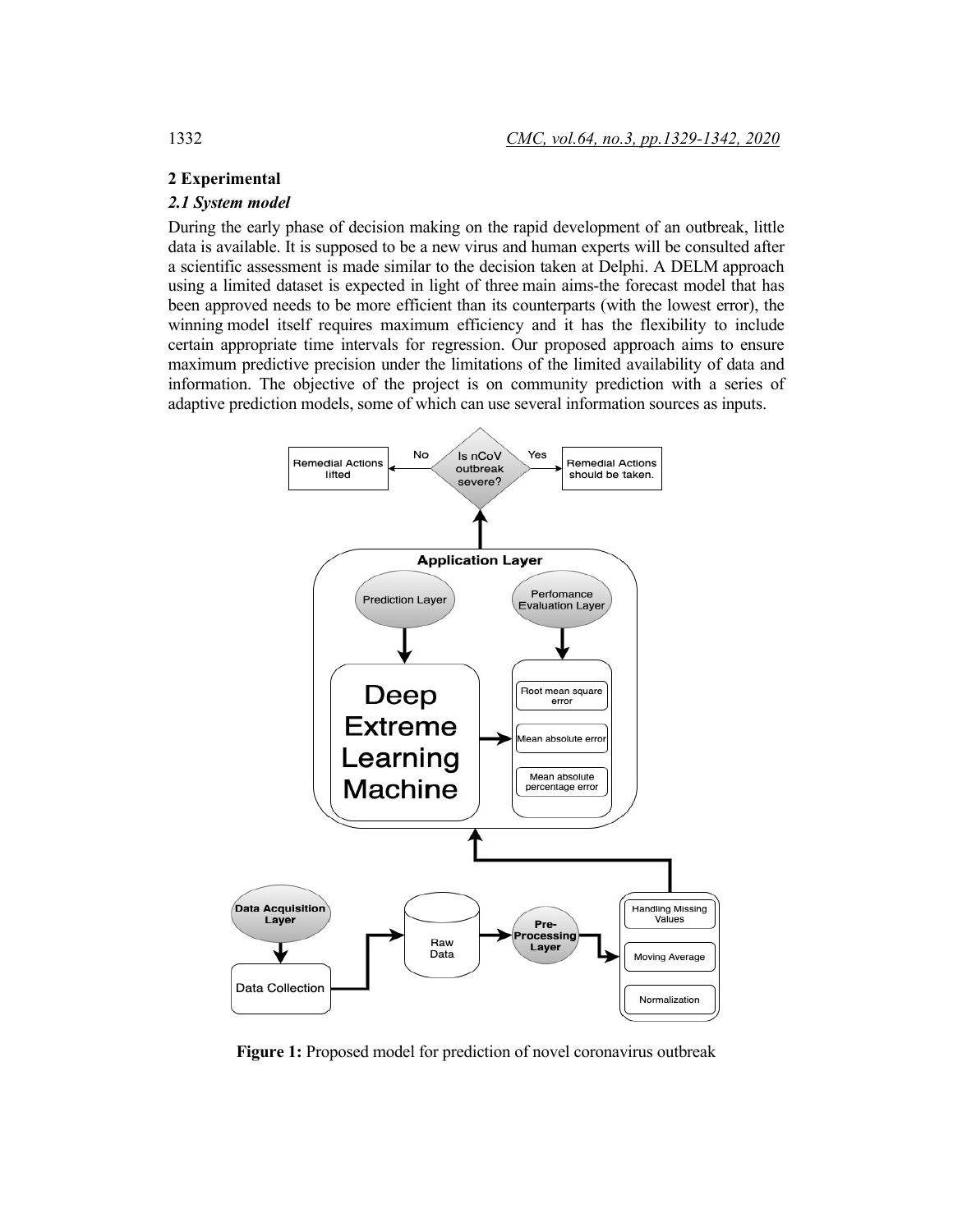Finding an early forecasting model of 2019 novel Coronavirus outbreak in a human being is extremely important. However, correct forecasting is a challenging task. In this research, a system for accurate forecasting model of 2019 novel Coronavirus based on DELM is proposed. The proposed method has been divided into three main layers that are data acquisition layer, pre-processing layer, and application layer. The data acquisition layer deals with the appropriate data collection for investigation. In the preprocessing layer, standard data processing approaches are used to eliminate anomalies in the data. In the application layer, there are two sub-layers namely the prediction and performance assessment layers, respectively. The proposed DELM is investigated in the application layer to improve the forecasting model of the 2019 novel Coronavirus.

Fig. 1 depicts the components and detail of the proposed forecasting approach. It shows that the data acquisition layer contains the input parameters to the neural system, where a training algorithm has been used to forecast the novel Coronavirus outbreak. Applications of artificial neural networks (ANNs) in various fields need no introduction. The ANNs comprise of a set of neurons which are the fundamental unit of information processing characterized by a layered arrangement, mainly, input, output and hidden layers [Nasser and Abu-Naser (2019); Sa'di, Hashemi, Abdollapour et al. (2015); Gentiluomo, Roessner, Augustijn et al. (2019)].

In this research work, the deep extreme learning machine technique is being unified to forecast the coronavirus outbreak. Fig. 2 demonstrates that in deep extreme learning machines diverse amounts of hidden layers, different hidden neurons, and numerous kinds of activation functions have been used to attain the finest structure of DELM for forecasting of the outbreak. In the application layer, Deep extreme learning machine has been used for forecasting of the novel coronavirus. The DELM takes the benefits of both extreme learning and deep learning techniques.

The complete system procedure is shown in Fig. 1. In which layer of data acquisition contains the parameters of input, they will go to the neural system, where an algorithm has been trained to predict the correct prediction of the outbreak. In all sectors, artificial neural networks can now be used. The artificial neural network contains a group of neurons that are specially organized. Neurons and connections between them are the main parts of an artificial neural network. A neuron is the fundamental unit of processing information that forms the foundation for the performance of ANN. Neurons are mutual processing components that solve a problem.

## *2.2 Deep extreme learning machine*

The deep extreme learning machine (DELM) is a well-known method used in various areas for predicting health problems, energy consumption predictions, transportation and traffic management, etc. The conventional ANN algorithms need more measurements and slow learning times and can override the learning model [Lee, Kim, Chung et al. (2017)]. The idea of an extreme machine as defined by Huang et al. [Huang, Wang and Lan (2011)]. The DELM can be commonly used for classification and regression purposes in different domains because DELM learns rapidly and it is effectual in the rate of computational convolution. Extreme learning machine is feedforward neural network which means data only goes one way through the series of layers but we have used backpropagation method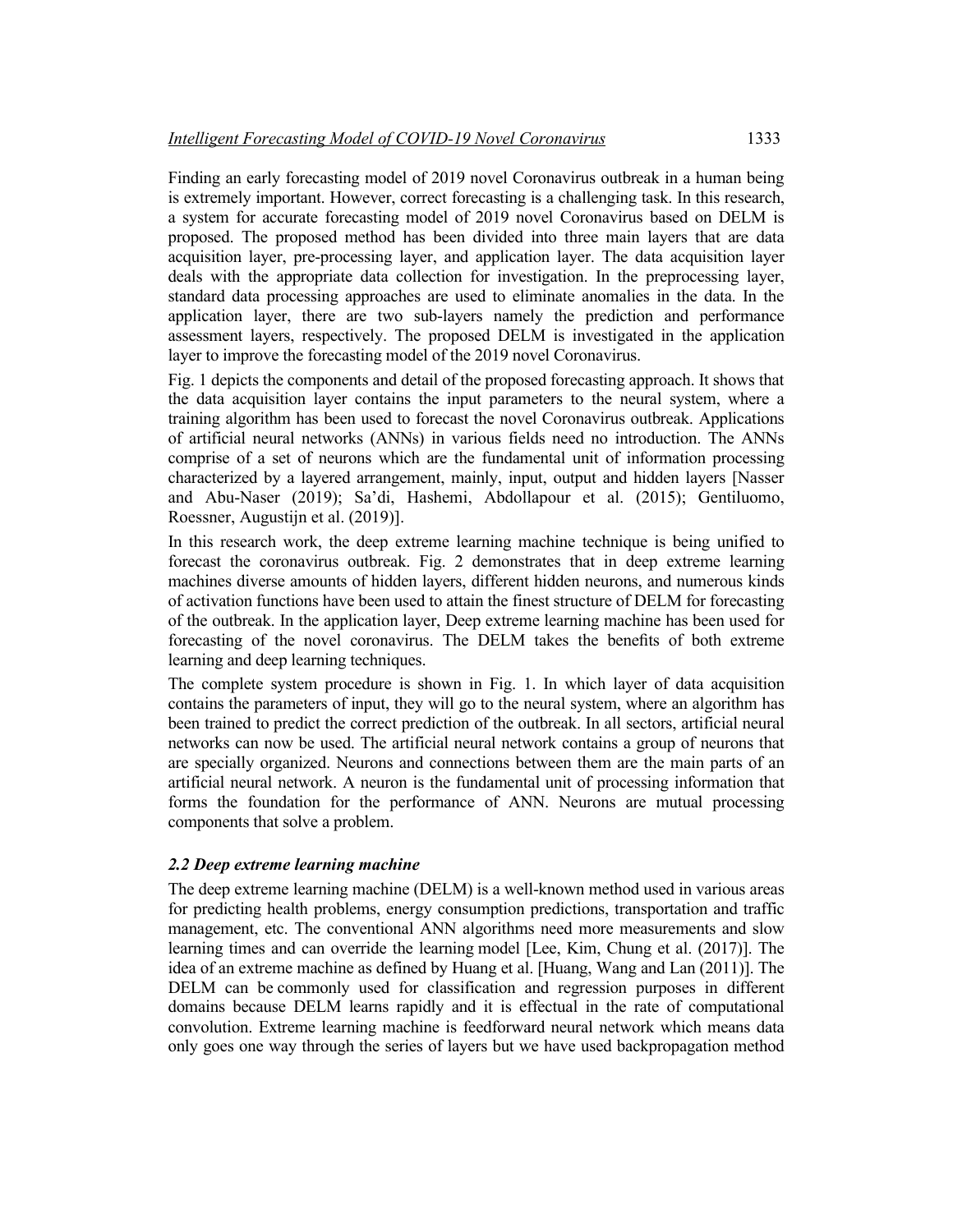in this proposed model during training phase where information flows back through the network and in backpropagation method network adjust the weights to achieve high accuracy with minimum error rate. During validation phase weights of the network are constant in which we import the trained model and predict the real data. The input layer, multiple hidden layers, and one output layer are included in the DELM model. The DELM concept is implemented in the structural form is shown in Fig. 2.

In the application layer, a deep extreme learning machine method will be considered for the prediction of the deadly coronavirus outbreak in danger zones. In the evaluation layer, two parameters accuracy and Mis rate will be observed to predict novel coronavirus outbreak as remedial actions in the city should be taken or not. An early forecasting of coronavirus outbreak is affected by four primary parameters that are used in the dataset as input factors, such as date, State, country, and last update. These parameters influence the remedial action for danger zone, which are termed the target variables such as deaths, recovered, and danger. In the data acquisition layer, inputs will be taken from the collection of data. These variables forecast the novel coronavirus outbreak. In the preprocessing layer, cleaning abnormalities in data and data reduction will be used for quality data in machine learning. In the application layer, a deep extreme learning machine method will be considered for outbreak prediction. In this article, DELM was used to train and fit 1719 sets of data. This data arbitrarily divides into 70% of training (1204 samples), 30% of data is used for validation and testing (515 samples).



**Figure 2:** Structural diagram of a deep extreme learning machine

In the DELM framework, the n-th input node, the  $i<sup>th</sup>$  hidden node, and the m<sup>th</sup> output node can be characterized as  $a_n$ ,  $p_i$ , and  $g_m$ , respectively, although all the N input nodes, 1 hidden nodes, and M output nodes can be characterized as  $a = [a_1, a_2, ..., a_N]^T \in R^N$ ,  $p = [p_1, p_2, \dots, p_l]^T \in R^l, g = [g_1, g_2, \dots, g_M]^T \in R^M$ , respectively. The DELM model will accordingly be represented compactly as;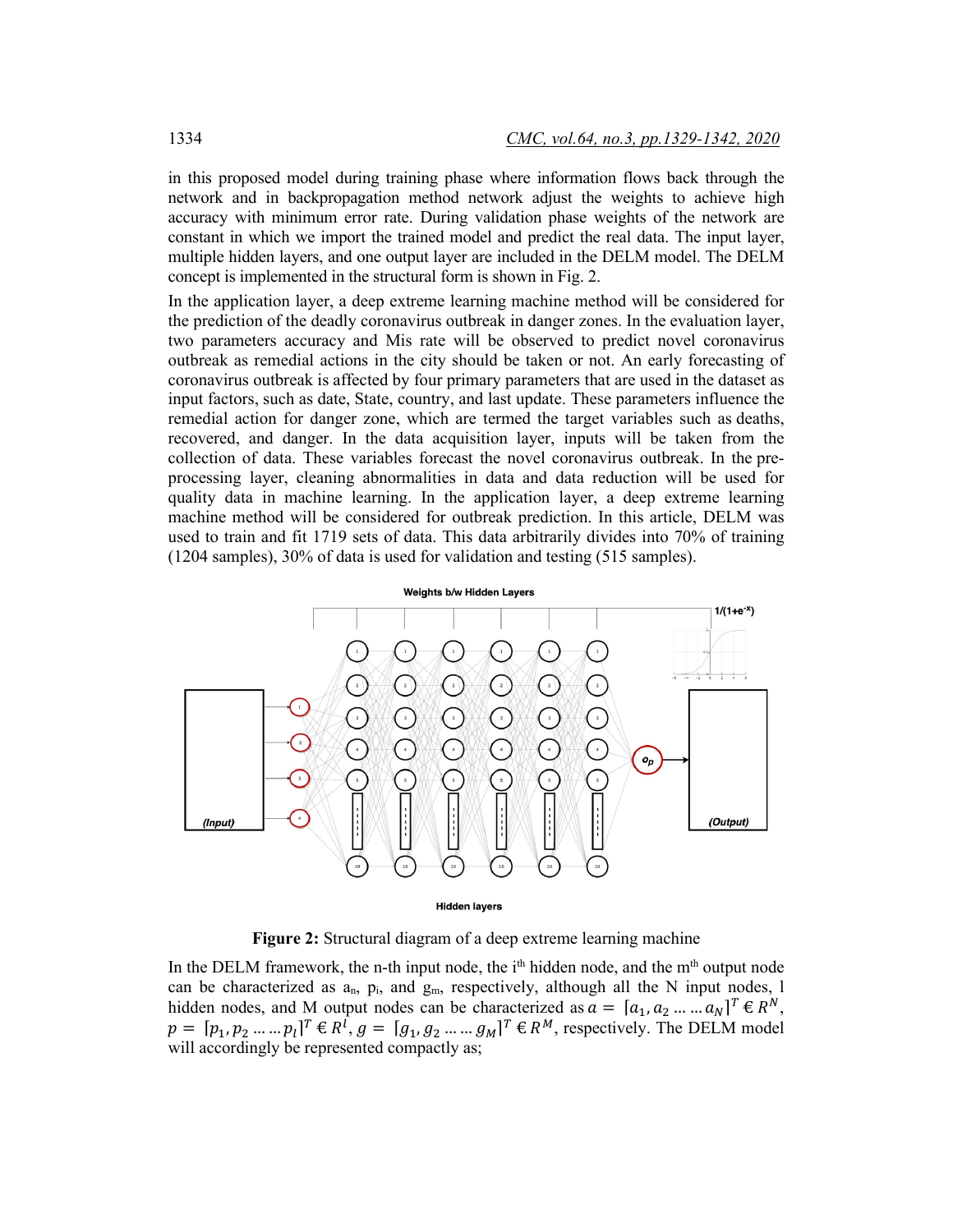$$
p = f(B_a + c) \tag{1}
$$

and

$$
G = QB \tag{2}
$$

where  $B = [b_{in}] \in R^{l x N}$ ,  $c = [c_1, c_2, ..., c_l]^T \in R^l$ ,  $Q = [q_{mi}] \in R^{m x l}$ , and the activation function  $f()$  could be used as sigmoid, linear Gaussian models, etc.

Suppose that there are only *V* distinct training samples, and let  $a_v \in R^N$  and  $g_v \in R^M$  and denote the  $v<sup>th</sup>$  training input and the resultant  $v<sup>th</sup>$  training output, respectively, where  $v =$  $1, 2, \ldots, V$ . In the training set the input sequence and output sequence can be shown as;

$$
A = [a_1, a_2 \dots \dots a_V]^T \in R^{N \times V} \tag{3}
$$

and

$$
G = [g_1, g_2 \dots g_V]^T \in R^{M \times V} \tag{4}
$$

respectively. We can substitute (3) into (1) to obtain

$$
P = f(BA + 1^T \otimes c), \tag{5}
$$

where  $P = [p_1, p_2, ..., p_V]^T \in R^{l x V}$  is the value classification of all *l* hidden nodes, and ⊗ Kronecker product. Then we can overwrite (5) and (4) in (2) to achieve the actual training performance series.

$$
G = QP \tag{6}
$$

In DELM, just the output weight  $Q$  is flexible, while  $B$  (i.e., the input weights) and  $c$  (i.e., the biases of the hidden nodes) are arbitrarily addressed. Designate the anticipated output as *Y.* Then DELM merely minimalizes the assessment error;

$$
E = Y - G = Y - QP \tag{7}
$$

By finding the least-squares solution *Q* for the problem

$$
\begin{aligned}\n\min_{Q} \|E\|_{F}^{2} &= \frac{\min}{Q} \|Y - QP\|_{F}^{2}\n\end{aligned} \tag{8}
$$

where  $\|\cdot\|_F$  indicates the Frobenius norm.

For the problematic  $(8)$ , the exceptional minimum norm least-squares solution is;

$$
Q = YP^{T}(PP^{T})^{-1}
$$
\n(9)

To avoid overfitting, the popular Tikhonov regularization can be utilized to modify Eq. (9) into

$$
Q = YP^{T}(PP^{T} + v_0^{2}I)^{-1},
$$
\n(10)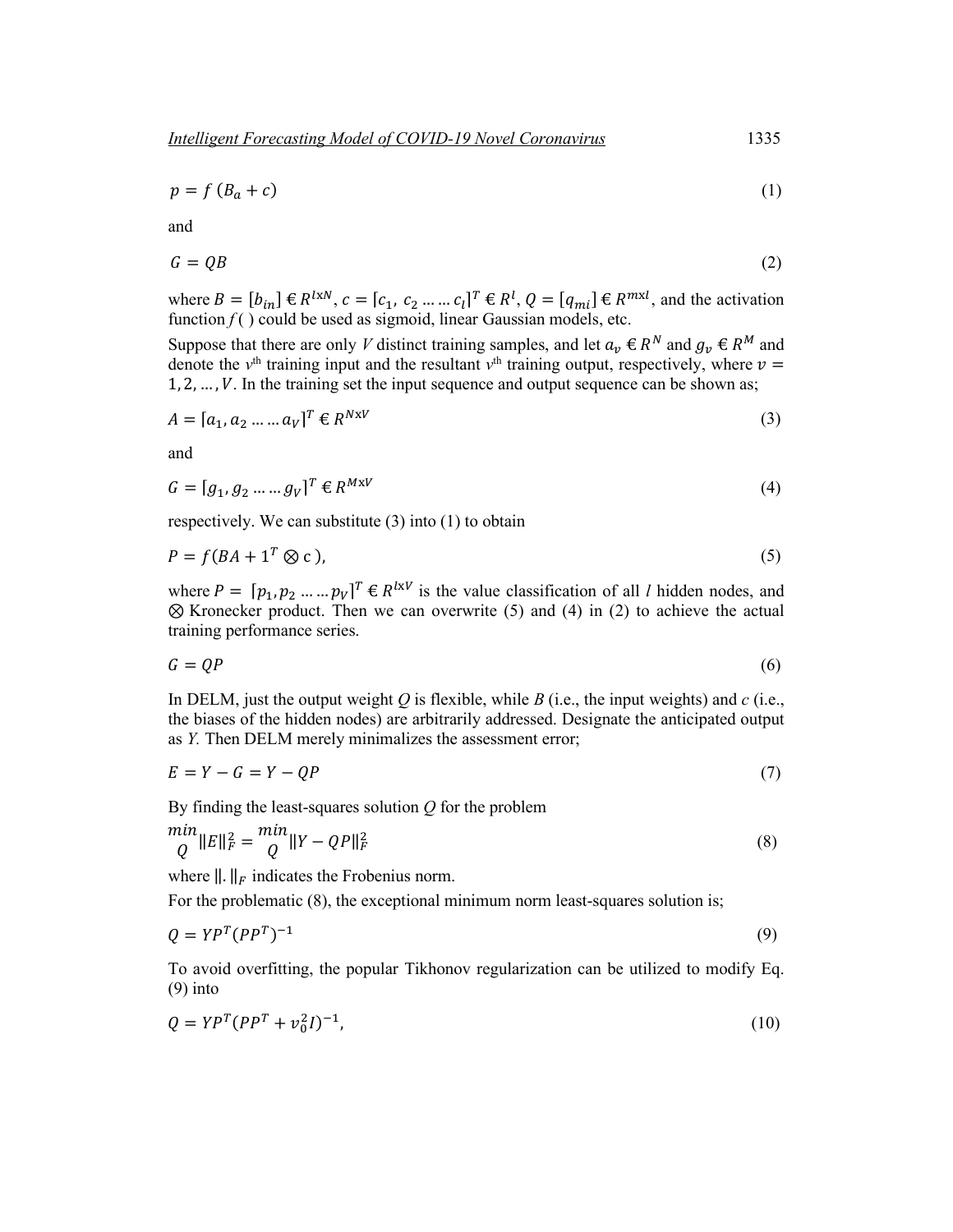where  $v_0^2 > 0$  signify the regularization term. Apparently, Eq. (9) is only the particular case of (10) with  $v_0^2$ =0. Therefore, we find only Eq. (10) the regularization of Tikhonov for the DELM. Machine learning is a common strategy for gradually increasing the number of hidden layers to the desired precision. When this technique is applied directly in DELM, however, in Eq. (10) the reverse matrix operation for standard ELM is required when some or only another hidden node is added, and the algorithm is therefore prohibitive to computation. The back-propagation algorithm includes weight initialization, feedforward propagation, back error propagation, and update of weight and distinctiveness. An activation function like  $g(x) =$  *sigmoid* exists on each neuron in the hidden layer. This allows the sigmoid input feature and the DELM hidden layer to be composed in this way;

$$
E = \frac{1}{2} \sum_{j} (sj - wp_j) 2
$$
  
 
$$
s = \text{Desired output}
$$
 (11)

sj=Desired output

 $wp_i$ =calculated output

Eq. (11) indicates a back-propagation error that can be calculated by dividing the sum of the square from the desired output by 2. The weight change is required to reduce the general error. The rates of weight change for the output layer are shown in Eq. (12).

$$
\Delta H_{i,j}^{l=6} \propto -\frac{\partial R}{\partial H^{l=6}}
$$
  
where  $i = 1,2,3 \dots \dots \dots 10$  (Neurons) (12)

and  $j$  = output Layer

$$
\Delta H_{i,j}^{l=6} = -\text{const} \frac{\partial R}{\partial H^{l=6}}
$$
 (13)

writing Eq. (13) by using the chain rule method

$$
\Delta H_{i,j}^{l=6} = -\text{const} \frac{\partial R}{\partial wp_j^l} \times \frac{\partial wp_j^l}{\partial N h H_j^l} \times \frac{\partial N h H_j^l}{\partial H_{i,j}^l}
$$
(14)

The value of change weight can be achieved after substituting the values in Eq. (13) as shown in Eq.  $(14)$ .

$$
\Delta H_{i,j}^{l=6} = \text{const}(sj - wp_j) \times (wp_j^l (1 - wp_j^l) \times wp_j^l)
$$
\n(15a)

From  $wp$  to  $H_6$ 

$$
\Delta H_{i,j}^{l=6} = \text{const.} \quad \text{with} \quad \text{const.} \tag{15b}
$$

In the next step, the calculation for the appropriate weight adjustment to the hidden weight is shown. This is more complex because it can lead to errors on every node by weighted connection.

From  $H_6$ to  $H_1$  or  $H_n$ where  $n = 5,4,3,2,1$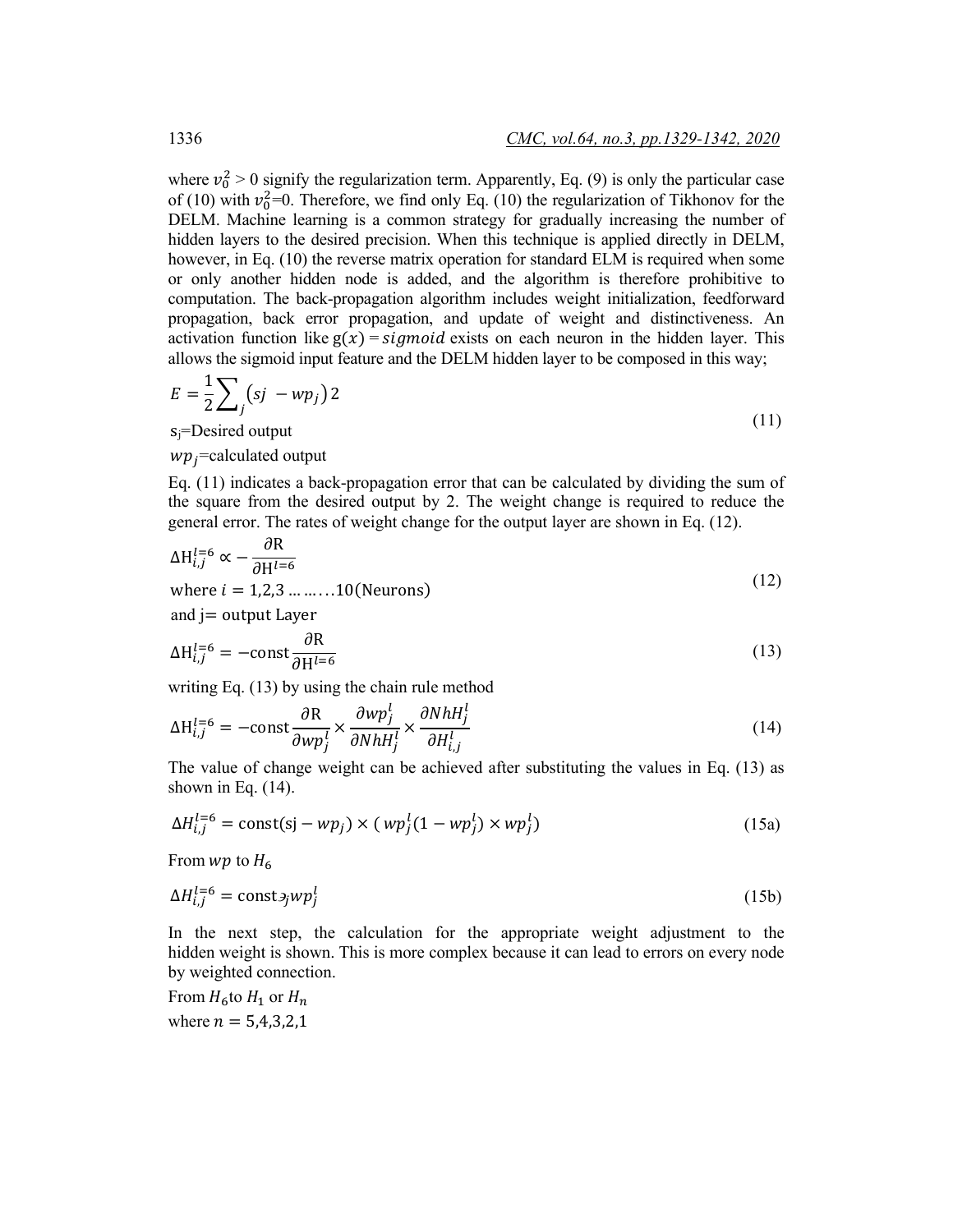$$
\Delta H_{i,n}^l \propto -\left[\sum_j \frac{\partial R}{\partial w p_j^l} \times \frac{\partial w p_j^l}{\partial N h H_j^l} \times \frac{\partial H_j^l}{\partial w p_n^l}\right] \times \frac{\partial w p_n^l}{\partial N h H_n^{hl}} \times \frac{\partial N h H_n^l}{\partial H_{i,n}^l}
$$
(15a)

$$
\Delta H_{i,n}^l = R \left[ \sum_j \sigma_j(H_{n,j}^l) \right] \times \text{wp}_n^l (1 - \text{wp}_j^l) \times Z_{i,n}
$$
 (15b)

$$
\Delta H_{i,n}^l = R \mathcal{A}_n Z_{i,n} \tag{15c}
$$

where

$$
\rho_n = \left[ \sum_j \sigma_j(H_{n,j}^l) \right] \times \, wp_n^l (1 - wp_n^l) \tag{15d}
$$

The mechanism to improve the weight and bias between the output and the hidden layer is shown in Eq. (15e).

$$
H_{i,j}^{l=6}(t) = H_{i,j}^{l=6}(t) + \lambda \Delta H_{i,j}^{l=6}
$$
 (15e)

Eq. (16) shows how updating the weight and bias among the input and the hidden layer.

$$
H_{i,n}^l(t) = H_{i,n}^l(t+1) + \lambda \Delta H_{i,j}^l
$$
\n(16)

#### **3 Results and discussion**

In particular, the early stage forecast of the COVID-19 outbreak is tested to validate the reliability of the current DELM methodology. Inferential statistics collected from the Chinese health officials' archives are used [WHO (2020)]. The statistics on the average rise of the number of infected people in China are revised daily after 21 Jan 2020. The patterns are classed as having the complete post-infection case cycle: confirmed, recovered, dead, suspicious, crucial. A patient is called suspicious when he or she is showing signs of a viral infection and is then proven or consistent with a medical diagnosis. The patient may then become vital and be either treated or died. Such statistics show the routine pattern of the epidemic. The pattern in epidemics has been increasing until the time of writing, but only data from 21 Jan-3 Feb 2020 will be used for studies. The officials become worried at any moment during the development of the outbreak for future days. The situations are a difficult scenario of the current solution to small data.

In the proposed article, the deep extreme learning machine algorithm has been applied to the dataset and in this regard, the MATLAB tool has been performed for simulation. In MATLAB, a python script was implemented to train data. In this article, DELM was used to train and fit 1719 sets of data. This data arbitrarily divides into 70% of training (1204 samples), 30% of data is used for validation and testing (515 samples). Data were previously processed to remove data abnormalities and free the data from error. DELM has attempted to discover the finest configuration model for novel coronavirus outbreak prediction in different hidden layers, hidden neurons, and combinations of Activation Functions. Therefore, we have tried the same number of neurons, different types of active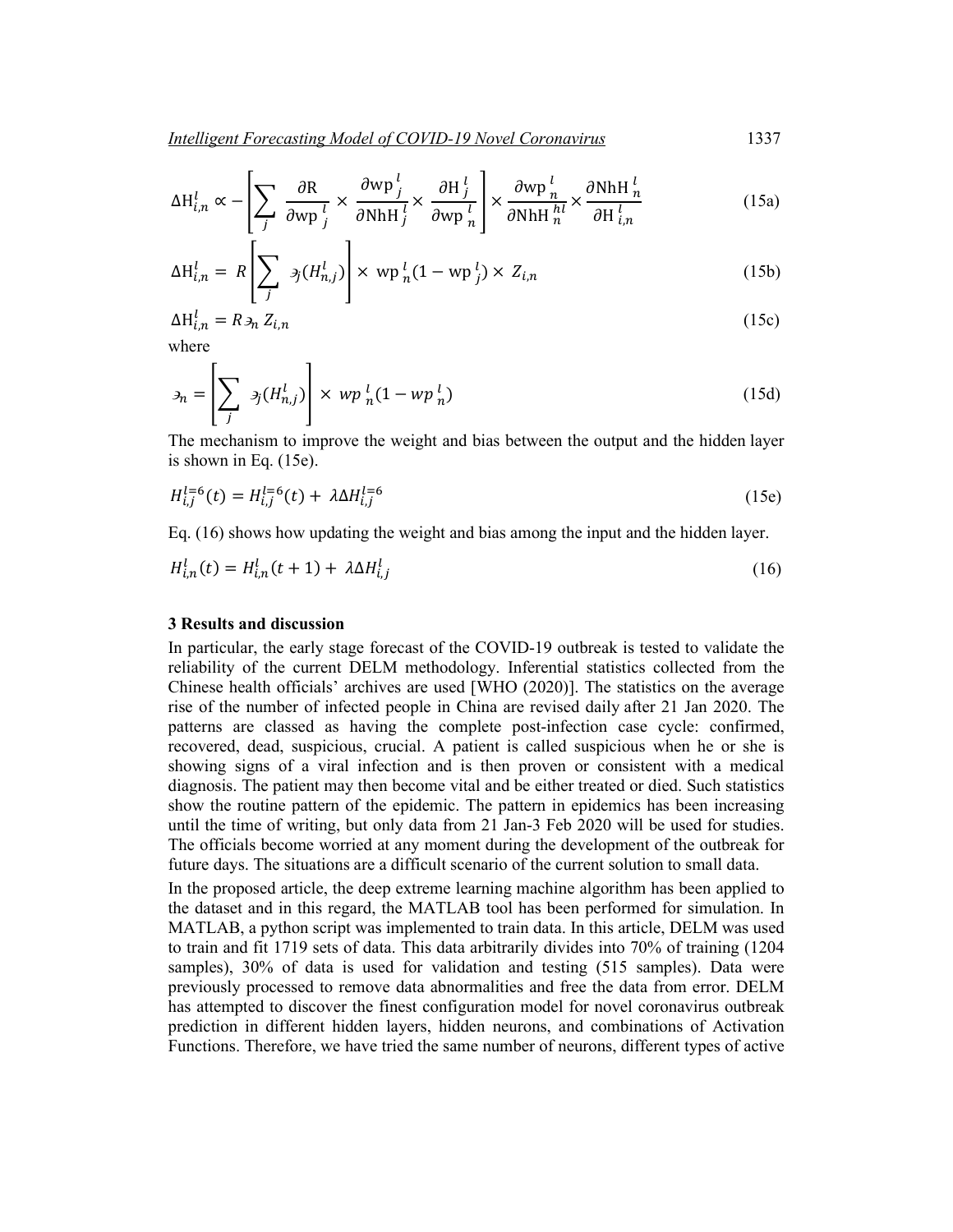functions in hidden layers. In this work, we used the proposed DELM for prediction to properly test the effectiveness of this algorithm. To measure the performance of this DELM algorithm together with the counterpart algorithms, we used different statistical measures written in Eqs. (17) and (18). In Eq. (17), O represent the predictive output of coronavirus outbreak, and T represents the actual output.  $O_0$  and  $T_0$  represent that there is no change in predictive and forecast in coronavirus outbreak respectively from the previous cycle.  $O_k$  and  $T_k$  represents the change in prediction from the previous cycle of the predictive and actual prediction respectively.  $\frac{O_k}{T_k}$  represents predictive and actual output is the same. Similarly,  $\frac{O_k}{T_{j \neq k}}$  represents an error, in which predictive and actual output of coronavirus outbreak are varied.

Miss rate 
$$
= \frac{\sum_{k=0}^{2} {O_k}/{T_{j \neq k}}}{\sum_{k=0}^{2} {T_k}}
$$
, where j=1,2,3 (17)

$$
Accuracy = \frac{\sum_{k=0}^{2} {O_k \choose r_k}}{\sum_{k=0}^{2} (T_k)}
$$
\n(18)

Tab. 1 shown the proposed DELM system model prediction of coronavirus outbreak during the training phase. A total of 1719 number of samples are used during training which is further divided into 9, 995, and 200 samples of deaths, recovered and danger respectively. In training 9 samples of deaths, 995 samples of recovered, and 200 samples of danger zone reports are put into the proposed DELM framework for prediction. Similarly, a total of 200 samples are taken in the case of the danger zone, in which 193 samples are correctly predicted as a danger zone and 7 samples are invalid predict as a recovered while danger zone exists there.

**Table 1:** Training performance of the proposed deep extreme learning machine system model during the prediction of coronavirus outbreak

| Input       | Output         |     |     |
|-------------|----------------|-----|-----|
| (1204)      | $\mathbf{U}_0$ |     |     |
| $I_0 = 9$   |                |     |     |
| $I_1 = 995$ |                | 976 | 10  |
| $I_2 = 200$ |                |     | 193 |

While Tab. 2 shown the proposed DELM system model prediction of coronavirus outbreak during the validation phase. A total of 1719 numbers of samples are used during validation which is further divided into 9, 338 and 168 samples of deaths, recovered and danger respectively. During validation 9 samples of deaths, 338 samples of recovered, and 167 samples of danger zone reports are put into the proposed DELM framework for prediction. Similarly, a total of 168 samples are taken in the case of the danger zone, in which 160 samples are correctly predicted as a danger zone and 8 samples are invalid predict as a recovered while danger zone exists there.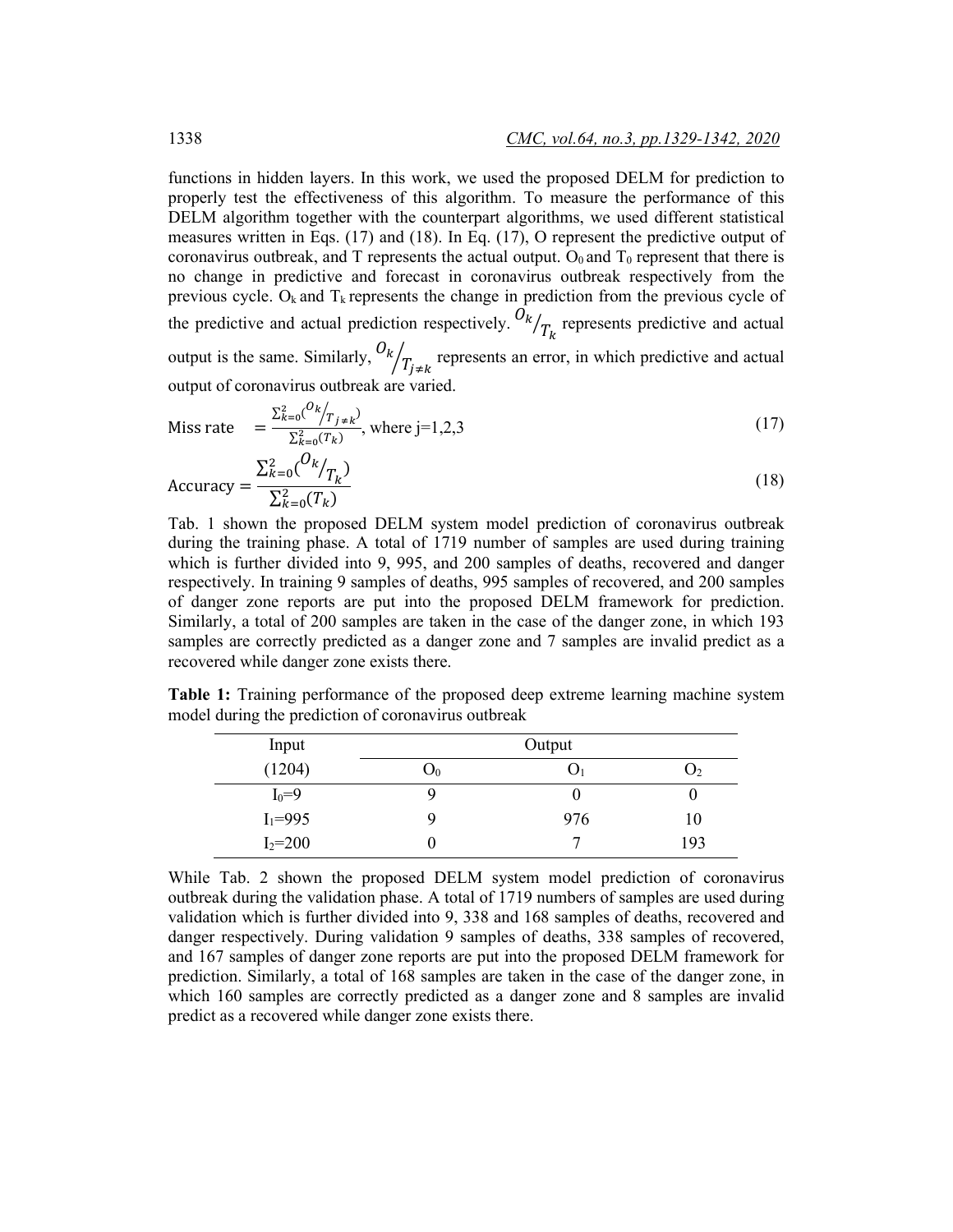| Input       | Output         |     |     |
|-------------|----------------|-----|-----|
| (515)       | $\mathsf{U}_0$ |     | در  |
| $I_0 = 9$   |                |     |     |
| $I_1 = 338$ |                | 325 | 9   |
| $I_2 = 168$ | U              |     | 160 |

**Table 2:** Validation performance of the proposed deep extreme learning machine system model during the prediction of coronavirus outbreak

Tab. 3 shown the proposed DELM system model performance in terms of accuracy and miss rate during the training and validation phase. It clearly shown that the Proposed DELM framework during training gives 97.59% and 2.41 % accuracy and miss rate respectively. And during validation, the proposed DELM framework gives 95.53% and 4.47% accuracy and miss rate respectively.

**Table 3:** Performance evaluation of proposed deep extreme learning machine during validation & training

|           | Training | Validation |
|-----------|----------|------------|
| Accuracy  | 97.59%   | 95.53%     |
| Miss Rate | 2.41%    | 4.47%      |

# **4 Conclusion**

Modeling, analysis, and prediction of novel coronavirus outbreak is a challenging task. In this research, a model for prediction of novel coronavirus outbreak in different zones has been proposed to improve the prediction accuracy of the outbreak to take the emergency remedial actions. The proposed model is an expert system based on an artificial neural system (ANN) with a deep extreme learning machine (DELM) possessing a high level of potential to predict novel coronavirus outbreak in different zones to take necessary actions to fight this deadly virus. Various numbers of the hidden layer neurons were defined, and diverse activation functions and features were used for the ideal arrangement of different DELM parameters to obtain an optimized structure.

For measuring the performance of the proposed approach, various statistical measures have been used. These measuring figures show that proposed DELM in contrast to other algorithms is way better in terms of accuracy. The proposed DELM technique produces attractive results. The proposed technique exhibits 97.59% accuracy. Moreover, it is observed that the proposed approach exhibits an affordable computational complexity. DELM has been used in the proposed work to encapsulate the benefits of ELM as well as deep learning. We are confident in initial results and intended to expand this work in the future by investigating different datasets, learning machines, structures, and algorithms.

**Acknowledgment:** Thanks to our families & colleagues who supported us morally.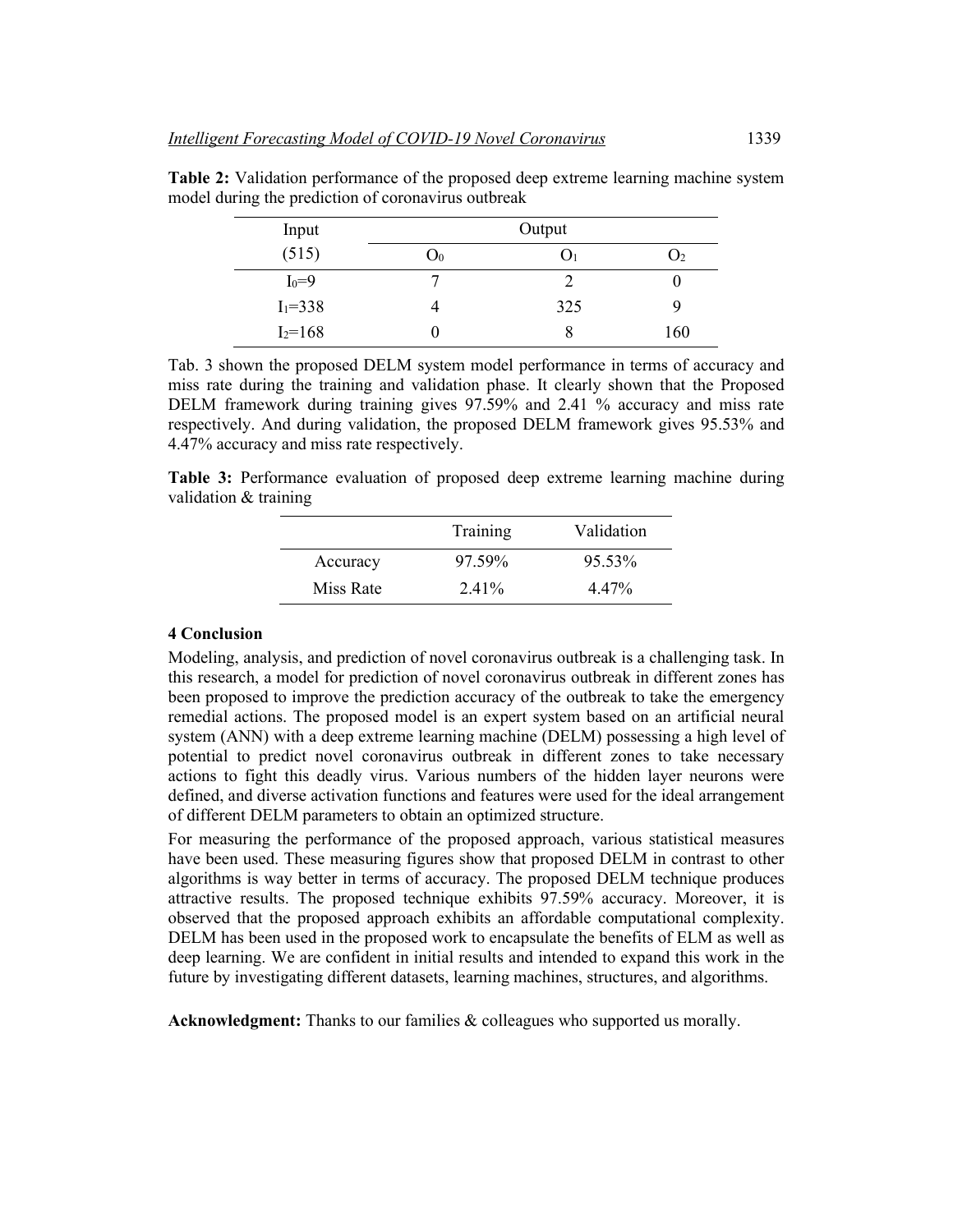**Funding Statement:** The author(s) received no specific funding for this study.

**Conflicts of Interest:** The authors declare that they have no conflicts of interest to report regarding the present study.

#### **References**

**Andonie, R.** (2010): Extreme data mining: inference from small datasets. *International Journal of Computers Communications & Control*, vol. 5, no. 3, pp. 280-291.

**Carlos, W. G.; Dela Cruz, C. S.; Cao, B.; Pasnick, S.; Jamil, S.** (2020): Novel Wuhan (2019-nCoV) coronavirus. *American Journal of Respiratory and Critical Care Medicine*, vol. 201, no. 4, pp. 7-8.

**Chan, J. F.; Yuan, S.; Kok, K. H.; To, K. K.; Chu, H. et al.** (2020): Clinical features of patients infected with 2019 novel coronavirus in Wuhan, China, 2019. *The Lancet*, vol. 395, no. 10223, pp. 497-506.

**Chan, J.; Yuan, S.; Kok, K.; To, K.; Chu, H. et al.** (2020): A familial cluster of pneumonia associated with the 2019 novel coronavirus indicating person-to-person transmission: a study of a family cluster. *The Lancet*, vol. 395, no. 10223, pp. 14-523.

**Cohen, J.** (2020): Wuhan seafood market may not be a source of novel virus spreading globally.

**Croda, R. M.; Romero, D. E.; Morales, S. O.** (2019): Sales prediction through neural networks for a small dataset. *International Journal of Interactive Multimedia and Artificial Intelligence*, vol. 5, no. 4, pp. 35-41.

**Gentiluomo, L.; Roessner, D.; Augustijn, D.; Svilenov, H.; Kulakova, A. et al.** (2019): Application of interpretable artificial neural networks to early monoclonal antibodies development. *European Journal of Pharmaceutics and Biopharmaceutics*, vol. 141, no. 1, pp. 81-89.

**Hossain, B.; Morooka, T.; Okuno, M.; Nii, M.; Yoshiya, S. et al.** (2018): Surgical outcome prediction in total knee arthroplasty using machine learning. *Intelligent Automation and Soft Computing*, vol. 25, no. 1, pp. 105-115.

https://www.sciencemag.org/news/2020/01/wuhan-seafood-market-may-not-be-sourcenovel-virus-spreading-globally.

https://www.who.int/emergencies/diseases/novel-coronavirus-2019.

https://www.who.int/emergencies/diseases/novel-coronavirus-2019/situation-reports.

**Huang, G.; Wang, D.; Lan, Y.** (2015): Extreme learning machines: a survey. *International Journal of Machine Learning and Cybernetics*, vol. 2, no. 2, pp. 107-122.

**Hyndman, R. J.; Kostenko, A. V.** (2007): Minimum sample size requirements for seasonal forecasting models. *The International Journal of Applied Forecasting*, vol. 6, no. 1, pp. 12-15.

**Ingrassia, S.; Morlini, I.** (2005): Neural network modeling for small datasets. *Technometrics*, vol. 47, no. 3, pp. 297-311.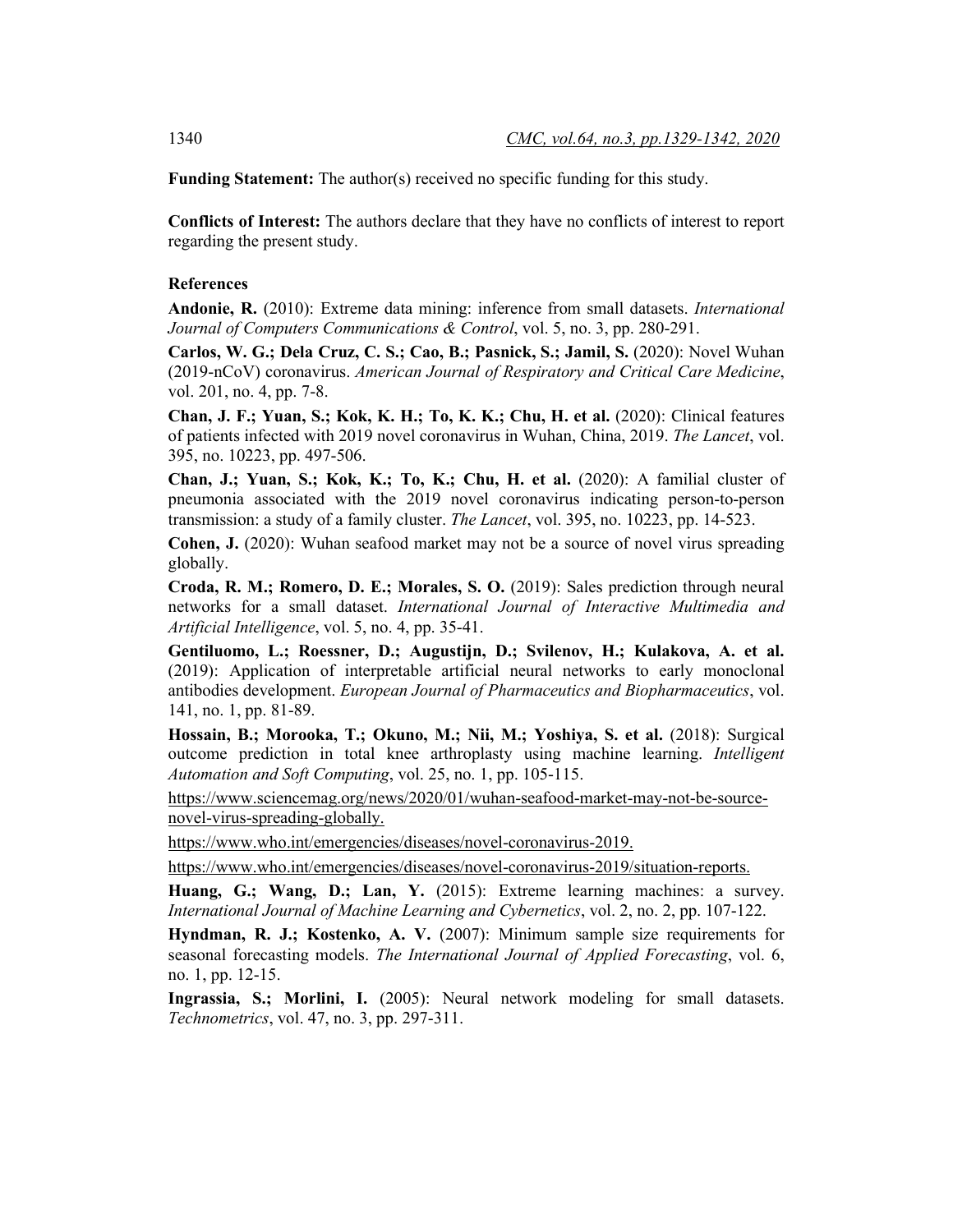**Jiang, X.; Coffee, M.; Bari, A.; Wang, J.; Jiang, X. et al.** (2020): Towards an artificial intelligence framework for data-driven prediction of coronavirus clinical severity. *Computers, Materials & Continua*, vol. 63, no. 1, pp. 537-551.

**Lateh, M. A.; Muda, A. K.; Yusof, Z. I. M.; Muda, N. A.; Azmi, M. S.** (2017): Handling a small dataset problem in prediction model by employ artificial data generation approach: a review. *In Journal of Physics: Conference Series*, vol. 892, no. 1, pp. 012016.

**Lee, J.; Kim, Y.; Chung, E.; Kim, D.; Jeong, I. et al.** (2017): The clinical and virological features of the first imported case causing MERS-CoV outbreak in South Korea, 2015. *BMC Infectious Diseases*, vol. 17, no. 1, pp. 498-508.

**Munster, V. J.; Koopmans, M.; van Doremalen, N.; van Riel, D.; de Wit, E.** (2020): A novel coronavirus emerging in China-key questions for impact assessment. *New England Journal of Medicine*, vol. 328, no. 8, pp. 692-694.

**Nasser, I. M.; Abu-Naser, S. S.** (2019): Lung cancer detection using artificial neural network. *International Journal of Engineering and Information Systems*, vol. 3, no. 3, pp. 17-23.

**Pasini, A.** (2015): Artificial neural networks for small dataset analysis. *Journal of Thoracic Disease*, vol. 7, no. 5, pp. 953.

**Paules, C. I.; Marston, H. D.; Fauci, A. S.** (2020): Coronavirus infections—more than just the common cold. *Jama*, vol. 323, no. 8, pp. 707-708.

**Peiris, J. S.; Guan, Y.; Yuen, K. Y.** (2004): Severe acute respiratory syndrome. *Nature Medicine*, vol. 10, no. 12, pp. 88-97.

**Sa'di, S.; Hashemi, R.; Abdollapour, A.; Chalabi, K.; Salamat, M.** (2015): A novel probabilistic artificial neural networks approach for diagnosing heart disease. *International Journal in Foundations of Computer Science & Technology*, vol. 5, no. 6, pp. 47-53.

**Shaikhina, T.; Khovanova, N.** (2017): Handling limited datasets with neural networks in medical applications: a small-data approach. *Artificial Intelligence in Medicine*, vol. 75, no. C, pp. 51-63.

**Song, F.; Shi, N.; Shan, F.; Zhang, Z.; Shen, J. et al.** (2020): Emerging 2019 novel coronavirus (2019-nCoV) pneumonia. *Radiology*, vol. 295, no. 1, pp. 210-217.

**Su, S.; Wong, G.; Shi, W.; Liu, J.; Lai, A. et al.** (2016): Epidemiology, genetic recombination, and pathogenesis of coronaviruses. *Trends in Microbiology*, vol. 24, no. 06, pp. 490-502.

**Wang, C.; Horby, P. W.; Hayden, F. G.; Gao, G. F.** (2020): A novel coronavirus outbreak of global health concern. *The Lancet*, vol. 395, no. 10223, pp. 470-473.

**Who.int.** (2020): Coronavirus disease (COVID-19) Pandemic.

**Who.int.** (2020): Coronavirus disease (COVID-2019) situation reports.

**Wu, F.; Zhao, S.; Yu, B.; Chen, Y. M.; Wang, W. et al.** (2020): A new coronavirus associated with human respiratory disease in China. *Nature*, vol. 579, no. 7798, pp. 265-269.